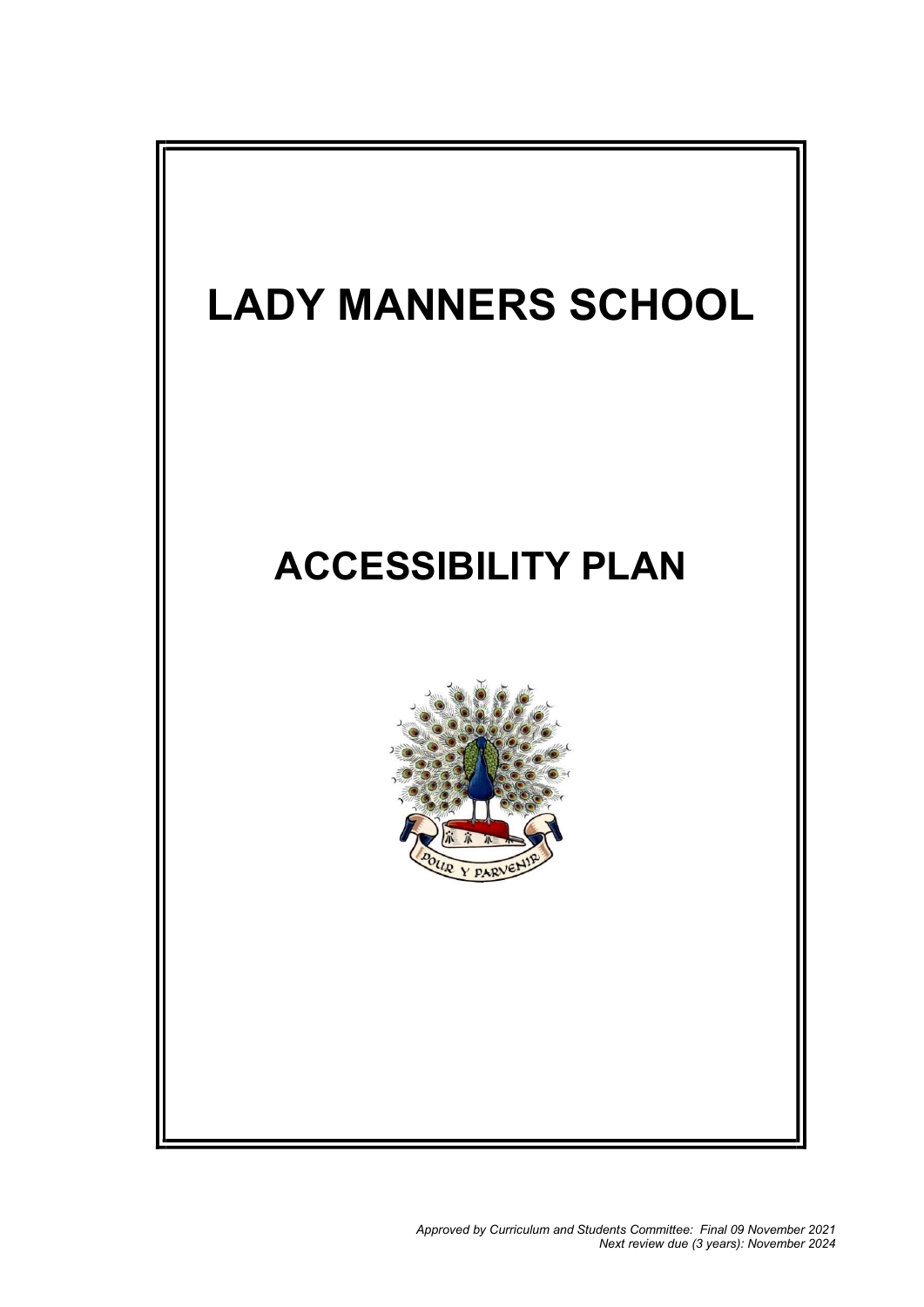## ACCESSIBILITY PLAN FOR LADY MANNERS SCHOOL

## AIMS STATEMENT

At Lady Manners School we strive to attain the highest standards in our work, have respect for others and develop our individual talents.

Lady Manners is a fully inclusive school. All students have equal access to a broad and balanced curriculum, including the National Curriculum, extra-curricular activities and the wider life of the school. We aim to provide a learning community which considers the needs of individuals and where individuals are valued, feel secure and have a sense of belonging. The emphasis is to maximise achievement, raise self-esteem, realise individual potential and prepare young people for adulthood. Lady Manners aims to treat all students fairly and with respect. This involves providing access and opportunities for all students without discrimination of any kind.

We endeavour to make all reasonable adjustments to remove barriers to learning and progression. In planning the curriculum, students' diverse learning needs are considered and appropriate learning challenges set. The Learning Support Department provides intervention strategies to support identified students and all staff have the responsibility of planning and delivering lessons that maximise the potential of all students. Specialist learning resources are purchased to target specific learning difficulties and structural changes are made. These include improving acoustics, lighting and accessibility to the school site to ensure full integration into the life of the school.

The purpose of this plan is to:

- Increase the extent to which disabled students can participate in the curriculum
- Improve the physical environment of the school to enable disabled students to take better advantage of education, benefits, facilities and services provided
- Improve the availability of accessible information to disabled students

Our school aims to treat all its students fairly and with respect. This involves providing access and opportunities for all students without discrimination of any kind.

If there are any concerns relating to accessibility in school, the complaints procedure sets out the process for raising these concerns.

## INTRODUCTION

The Governing Body recognises its responsibility to meet the requirements of schedule 10 of the Equality Act 2010 and the Department for Education (DfE) guidance for schools on the Equality Act 2010.

The Equality Act 2010 defines an individual as disabled if they have a physical or mental impairment that has a 'substantial' and 'long-term' adverse effect on their ability to undertake normal day to day activities.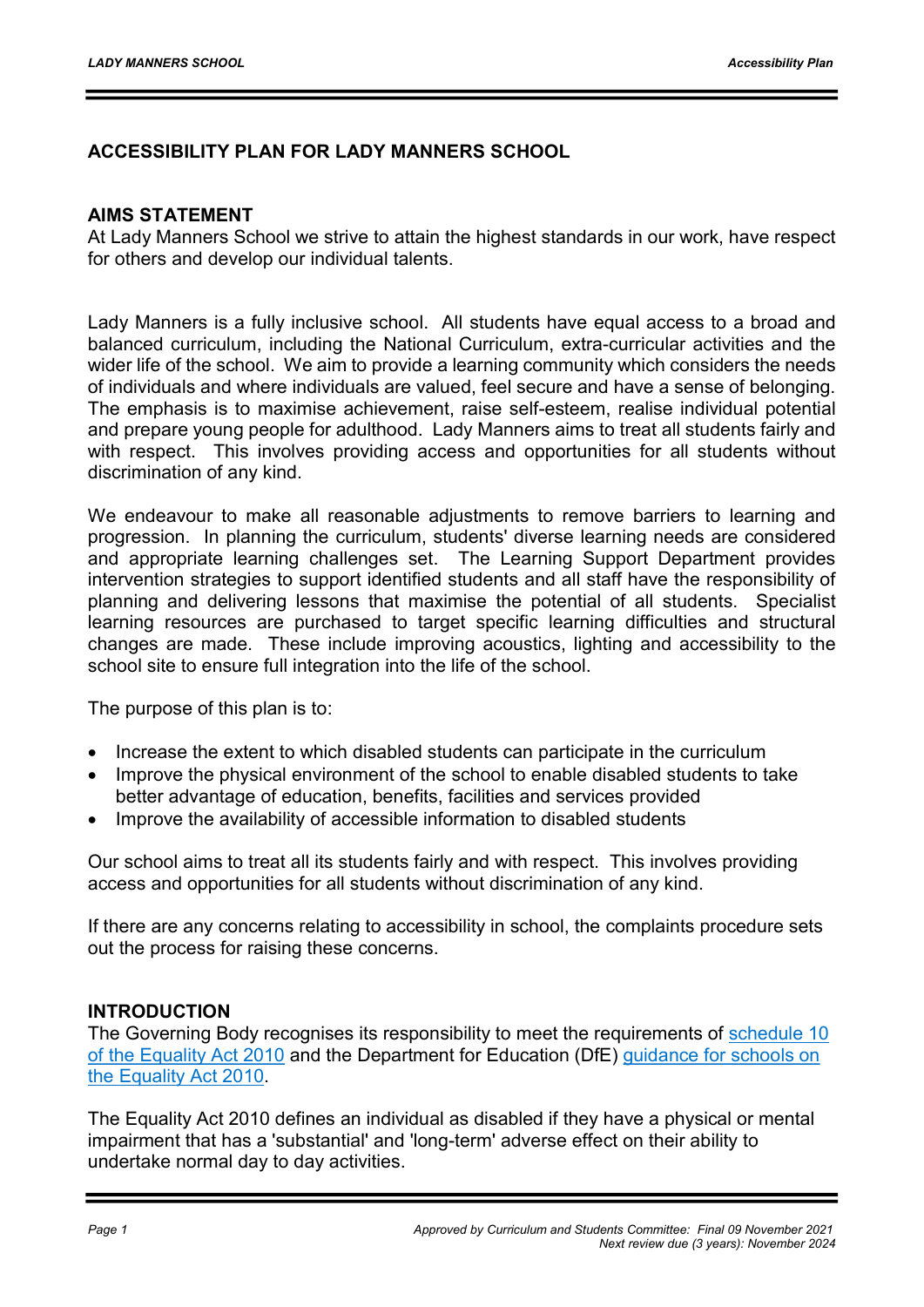Under the Special Educational Needs and Disability (SEND) Code of Practice, 'long-term' is defined as 'a year or more' and 'substantial' is defined as 'more than minor or trivial'. The definition includes sensory impairments such as those affecting sight or hearing, and longterm health conditions such as asthma, diabetes, epilepsy and cancer.

Schools are required to make 'reasonable adjustments' for students with disabilities under the Equality Act 2010, to alleviate any substantial disadvantage that a disabled student faces in comparison with non-disabled students. This can include, for example, the provision of an auxiliary aid or adjustments to premises.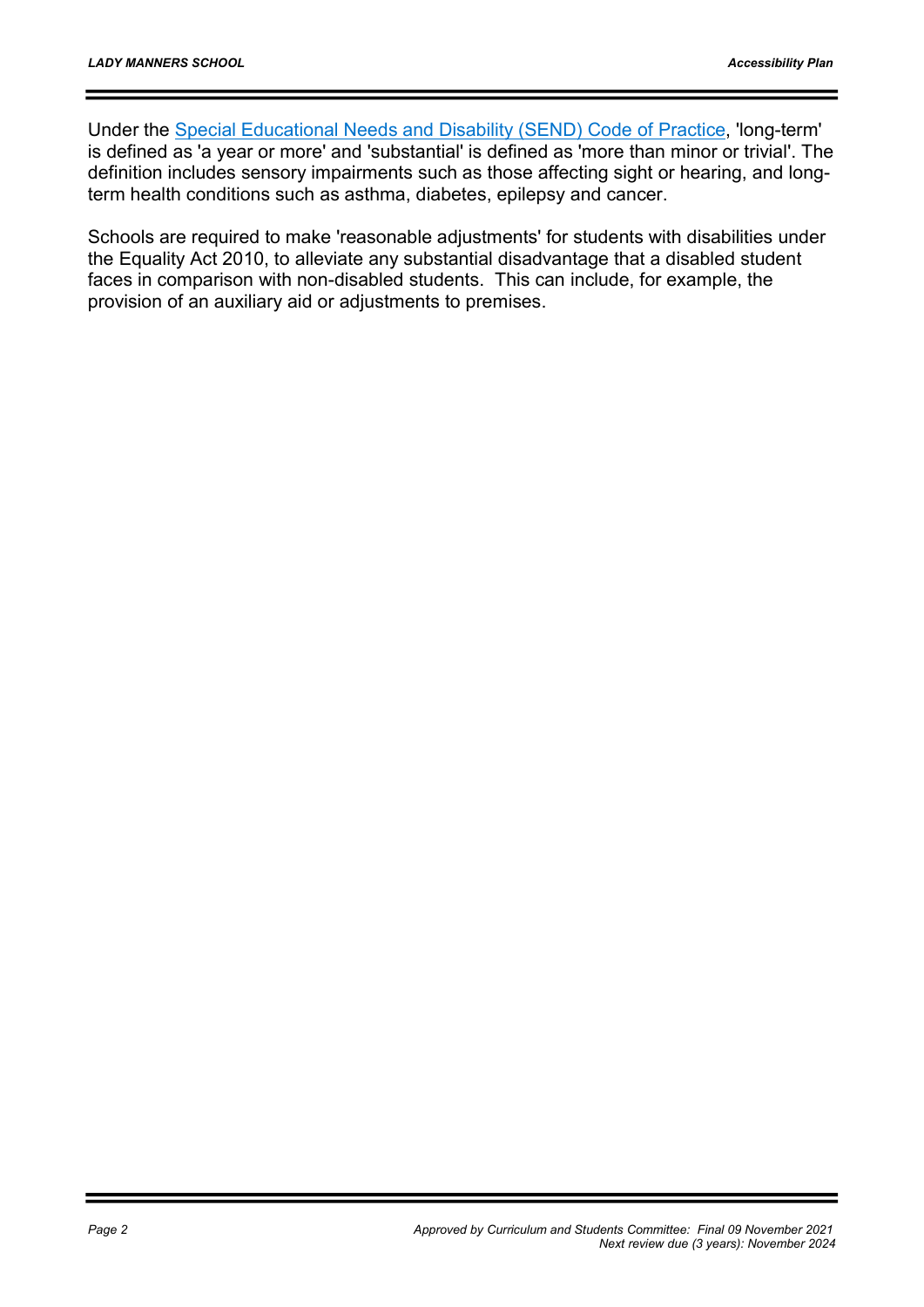## THE MAIN PRIORITIES IN THE SCHOOL'S PLAN

This action plan sets out the aims of our accessibility plan in accordance with the Equality Act 2010.

| <b>AIM</b>                                                                                        | <b>CURRENT GOOD</b><br><b>PRACTICE</b>                                                                                                                                                                                                     | <b>OBJECTIVES</b><br>Short (S)<br>Medium (M) and<br>Long-term (L)                                                                                   | <b>ACTIONS TO BE</b><br><b>TAKEN</b>                                                                                                                                                           | <b>PERSON</b><br><b>RESPONSIBLE</b>                         | <b>DATE TO</b><br><b>COMPLETE</b><br><b>ACTIONS</b><br><b>BY</b>                  | <b>SUCCESS</b><br><b>CRITERIA</b>                                                      |
|---------------------------------------------------------------------------------------------------|--------------------------------------------------------------------------------------------------------------------------------------------------------------------------------------------------------------------------------------------|-----------------------------------------------------------------------------------------------------------------------------------------------------|------------------------------------------------------------------------------------------------------------------------------------------------------------------------------------------------|-------------------------------------------------------------|-----------------------------------------------------------------------------------|----------------------------------------------------------------------------------------|
| Increase<br>access to the<br>curriculum for<br>students with a                                    | • Our school offers a<br>broad and balanced<br>curriculum for all<br>students<br>• We use resources                                                                                                                                        | To test for individual<br>examination access<br>arrangements (S)                                                                                    | Respond to requests<br>from staff, students<br>and parents/carers                                                                                                                              | Deputy<br><b>SENDCO</b>                                     | End of Year<br>9 or as<br>requested                                               | Access<br>arrangements in<br>place                                                     |
| disability                                                                                        | tailored to the needs of<br>students who require<br>support to access the<br>curriculum<br>• Curriculum resources<br>include examples of<br>people with disabilities<br>• Curriculum progress is<br>tracked for all<br>students, including | To provide staff with<br>detailed student<br>information to<br>ensure<br>development of<br>appropriate<br>teaching and<br>learning resources<br>(S) | SENDCO to meet<br>with teaching staff for<br>individual students<br>Resources to be<br>developed<br>Good practice shared<br>at department<br>meetings<br>Use of Dyslexia<br>friendly toolboxes | <b>SENDCO</b><br>Curriculum<br>Leaders                      | End of the<br>first half term<br>of the<br>academic<br>year, or as<br>appropriate | Appropriate<br>teaching and<br>learning<br>resources are in<br>place in each<br>lesson |
| those with a disability<br>• Targets are set<br>effectively for students<br>with additional needs | To provide<br>technological<br>support, where<br>required (S)                                                                                                                                                                              | Laptops and<br>appropriate software<br>to be provided                                                                                               | Deputy<br><b>SENDCO</b>                                                                                                                                                                        | End of the<br>first half term<br>of the<br>academic<br>year | Students can<br>successfully<br>access the<br>curriculum                          |                                                                                        |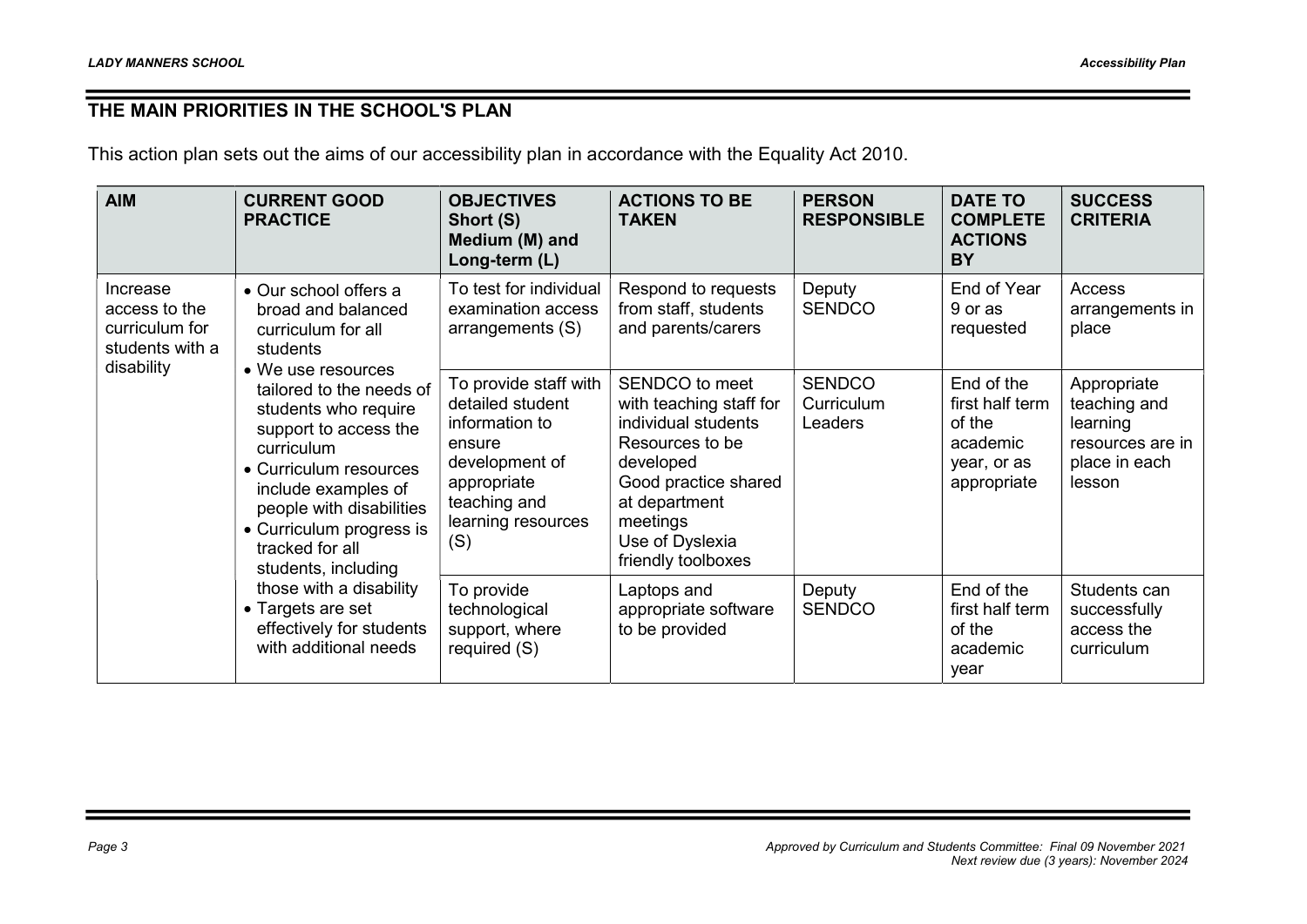| <b>AIM</b> | <b>CURRENT GOOD</b><br><b>PRACTICE</b>                                                                                                                         | <b>OBJECTIVES</b><br>Short (S)<br>Medium (M) and<br>Long-term (L)                                                              | <b>ACTIONS TO BE</b><br><b>TAKEN</b>                                                                                                       | <b>PERSON</b><br><b>RESPONSIBLE</b>                      | <b>DATE TO</b><br><b>COMPLETE</b><br><b>ACTIONS</b><br><b>BY</b> | <b>SUCCESS</b><br><b>CRITERIA</b>                                                       |
|------------|----------------------------------------------------------------------------------------------------------------------------------------------------------------|--------------------------------------------------------------------------------------------------------------------------------|--------------------------------------------------------------------------------------------------------------------------------------------|----------------------------------------------------------|------------------------------------------------------------------|-----------------------------------------------------------------------------------------|
|            | • The curriculum is<br>reviewed to ensure it<br>meets the needs of all<br>students<br>• SEND provision is<br>audited and tracked<br>through a provision<br>map | To develop the<br><b>Virtual Learning</b><br>Environment to<br>support access to<br>learning outside of<br>the classroom $(S)$ | Curriculum areas to<br>provide appropriate<br>online learning<br>resources<br>LS to ensure students<br>know how to access<br>the resources | Curriculum<br>Leaders<br><b>SENDCO</b>                   | End of the<br>first half term<br>of the<br>academic<br>year      | Students can<br>successfully<br>access the<br>curriculum<br>outside of the<br>classroom |
|            |                                                                                                                                                                | To provide support<br>and guidance with<br>Y9 options (M)                                                                      | Guidance material<br>produced<br>1:1 support from the<br>careers/Learning<br>Support department                                            | Careers Leader<br><b>SENDCO</b>                          | January of<br>Year 9                                             | Appropriate<br>options<br>pathways<br>selected                                          |
|            |                                                                                                                                                                | To provide support<br>and guidance with<br>Post 16 and Post<br>18 options (M)                                                  | Guidance material<br>produced<br>1:1 support from the<br>careers/Learning<br>Support department                                            | Careers leader<br><b>SENDCO</b><br>Head of Sixth<br>Form | January of<br>Year 11 and<br>Year 13                             | Appropriate<br>courses<br>selected                                                      |
|            |                                                                                                                                                                | To identify the<br>needs of students<br>planning to join the<br>school before they<br>arrive (M)                               | Liaise with feeder<br>primary schools, DCC<br>and other providers<br>Inform staff of<br>additional needs /<br>requirements                 | <b>SENDCO</b>                                            | Prior to<br>student start<br>date                                | Appropriate<br>support in place                                                         |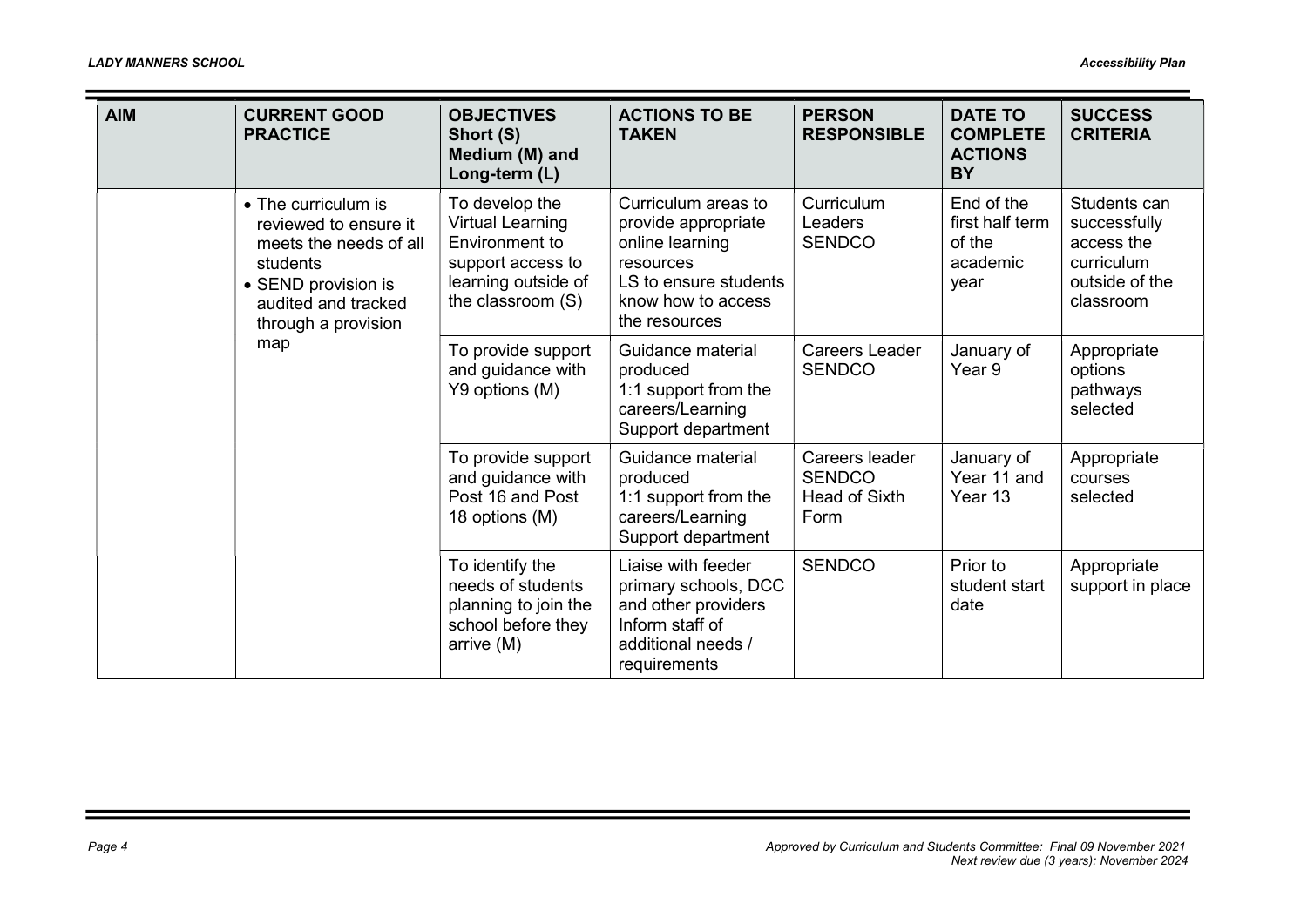Ξ

| <b>AIM</b>                                                                                                                                                                                                                                                                                                                                                                                                                                  | <b>CURRENT GOOD</b><br><b>PRACTICE</b>                   | <b>OBJECTIVES</b><br>Short (S)<br>Medium (M) and<br>Long-term (L)                                                                          | <b>ACTIONS TO BE</b><br><b>TAKEN</b>                                                                                                                                   | <b>PERSON</b><br><b>RESPONSIBLE</b>                                                             | <b>DATE TO</b><br><b>COMPLETE</b><br><b>ACTIONS</b><br><b>BY</b>     | <b>SUCCESS</b><br><b>CRITERIA</b>                                                     |
|---------------------------------------------------------------------------------------------------------------------------------------------------------------------------------------------------------------------------------------------------------------------------------------------------------------------------------------------------------------------------------------------------------------------------------------------|----------------------------------------------------------|--------------------------------------------------------------------------------------------------------------------------------------------|------------------------------------------------------------------------------------------------------------------------------------------------------------------------|-------------------------------------------------------------------------------------------------|----------------------------------------------------------------------|---------------------------------------------------------------------------------------|
|                                                                                                                                                                                                                                                                                                                                                                                                                                             |                                                          | To further develop<br>individual teaching<br>programmes and<br>interventions (L)                                                           | Set up intervention<br>with NTP and<br>learning mentors, as<br>appropriate<br>Provide LS subject<br>specialist and<br>developmental<br>intervention, as<br>appropriate | <b>Senior Assistant</b><br><b>Headteacher</b><br>Curriculum<br>Leaders<br><b>SENDCO</b>         | End of the<br>first term in<br>the academic<br>year                  | Students are<br>supported with<br>their learning<br>through targeted<br>interventions |
| The environment is<br>Improve and<br>adapted to the needs of<br>maintain<br>access to the<br>students as required.<br>This includes:<br>physical<br>environment<br>• Portable ramps for the<br>12 classrooms with<br>stepped access<br>• Alternative science<br>laboratories,<br>mathematics and<br>humanities classroom<br>space on ground level<br>• Ramped access for<br>internal and external<br>areas of the school on<br>multi-levels |                                                          | To ensure the<br>timetabled rooming<br>is appropriate to the<br>needs of the<br>student (S)                                                | Check accessibility<br>Room appropriately                                                                                                                              | Deputy<br>Headteacher<br>(Curriculum)<br>Curriculum<br>Leaders<br><b>SENDCO</b><br>Data manager | Before the<br>start of the<br>academic<br>year, or as<br>appropriate | Students can<br>access all<br>lessons                                                 |
|                                                                                                                                                                                                                                                                                                                                                                                                                                             | To improve<br>classroom<br>acoustics and<br>lighting (M) | Audit need<br>Seek advice from<br>specialist services,<br>such as the LA<br>support service for<br>visual and hearing<br>impaired students | <b>SENDCO</b><br>Premises team<br><b>Business</b><br>manager                                                                                                           | Within a term<br>of the<br>request or as<br>appropriate                                         | Rooms support<br>the learning<br>needs of<br>students                |                                                                                       |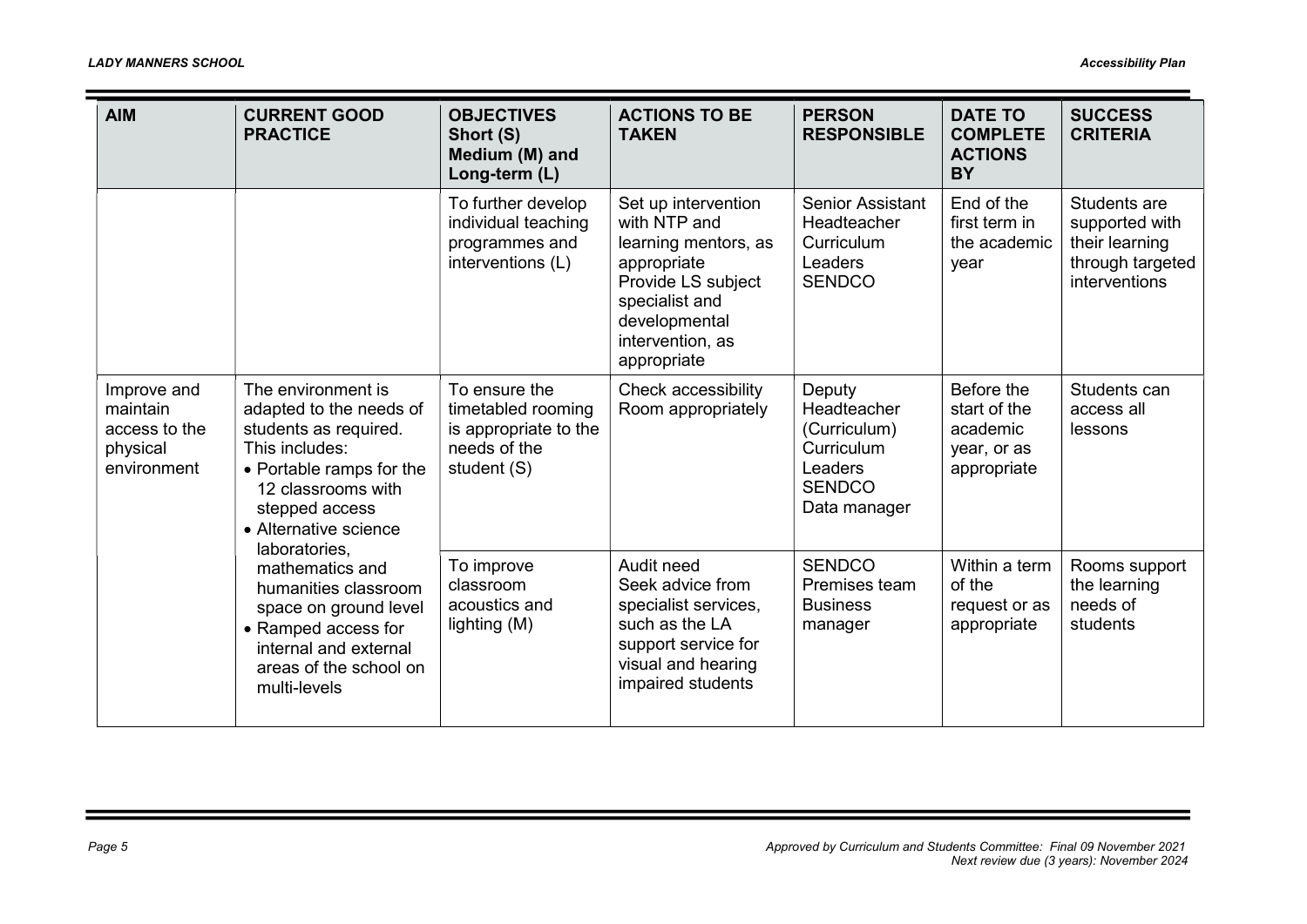| <b>AIM</b> | <b>CURRENT GOOD</b><br><b>PRACTICE</b>                                                                                                                                                                                                                                                                                                                                                                                                                                                                            | <b>OBJECTIVES</b><br>Short (S)<br>Medium (M) and<br>Long-term (L) | <b>ACTIONS TO BE</b><br><b>TAKEN</b>                                                                                                                                    | <b>PERSON</b><br><b>RESPONSIBLE</b>                | <b>DATE TO</b><br><b>COMPLETE</b><br><b>ACTIONS</b><br><b>BY</b> | <b>SUCCESS</b><br><b>CRITERIA</b>   |
|------------|-------------------------------------------------------------------------------------------------------------------------------------------------------------------------------------------------------------------------------------------------------------------------------------------------------------------------------------------------------------------------------------------------------------------------------------------------------------------------------------------------------------------|-------------------------------------------------------------------|-------------------------------------------------------------------------------------------------------------------------------------------------------------------------|----------------------------------------------------|------------------------------------------------------------------|-------------------------------------|
|            | • The consideration of<br>the choice of colour,<br>carpeting, lighting and<br>acoustics to maximise<br>accessibility during<br>classroom<br>refurbishments<br>• A lift in the Sports<br>Centre to give access<br>to the first floor<br>• Disabled toilets<br>available across the<br>building, including one<br>with a bed, hoist and<br>closomat toilet<br>• A low-level work<br>station at wheelchair<br>height in Food<br>Technology<br>• An accessible<br>Learning Support<br>base, including a<br>Quiet Room | To improve overall<br>access to the<br>school site (L)            | Identify routes that<br>need resurfacing<br>Identify areas of the<br>school where access<br>is restricted<br>Identify areas where<br>outside cover could<br>be improved | <b>Premises Team</b><br><b>Business</b><br>Manager | As<br>appropriate<br>(funding<br>determined)                     | Improved<br>accessibility<br>onsite |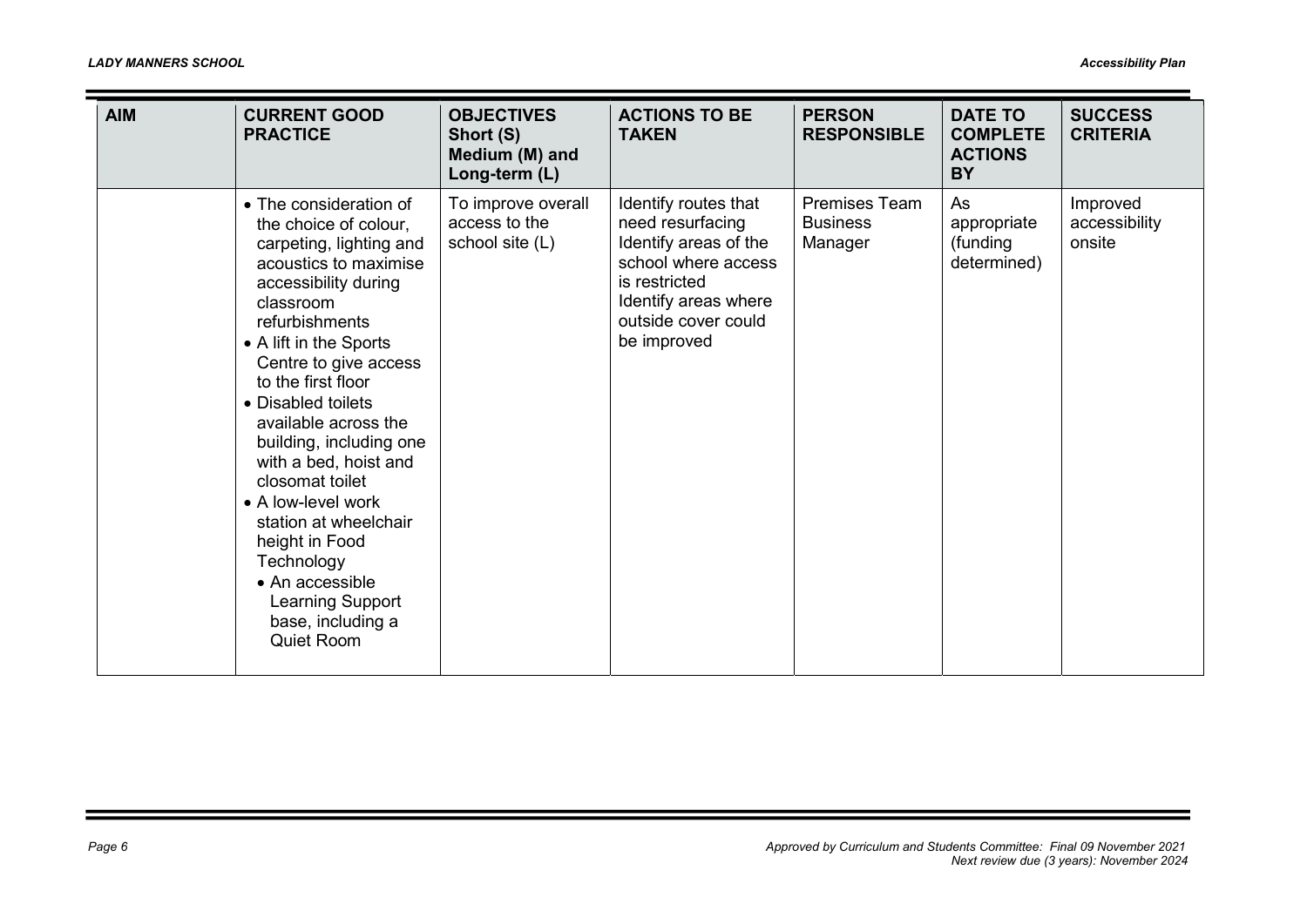Ξ

| <b>AIM</b>                                                                    | <b>CURRENT GOOD</b><br><b>PRACTICE</b>                                                                                                                                                                                                                                | <b>OBJECTIVES</b><br>Short (S)<br>Medium (M) and<br>Long-term (L)                                                                     | <b>ACTIONS TO BE</b><br><b>TAKEN</b>                                                                                                                                                       | <b>PERSON</b><br><b>RESPONSIBLE</b>         | <b>DATE TO</b><br><b>COMPLETE</b><br><b>ACTIONS</b><br><b>BY</b> | <b>SUCCESS</b><br><b>CRITERIA</b>                    |
|-------------------------------------------------------------------------------|-----------------------------------------------------------------------------------------------------------------------------------------------------------------------------------------------------------------------------------------------------------------------|---------------------------------------------------------------------------------------------------------------------------------------|--------------------------------------------------------------------------------------------------------------------------------------------------------------------------------------------|---------------------------------------------|------------------------------------------------------------------|------------------------------------------------------|
| Improve the<br>delivery of<br>information to<br>students with a<br>disability | Our school uses a range<br>of communication<br>methods to ensure<br>information is<br>accessible. This<br>includes:<br>• Internal signage<br>• Large print resources<br>• Braille<br>• Induction loops<br>• Pictorial or symbolic<br>representations<br>• Cream paper | To ensure<br>homework is clearly<br>communicated with<br>students and<br>parents/carers (S)                                           | Teachers to ensure<br><b>ClassCharts is used</b><br>effectively for setting<br>of homework<br>LS to monitor<br>parental engagement<br>with ClassCharts                                     | Teaching staff<br><b>SENDCO</b>             | As<br>appropriate                                                | Students are<br>easily able to<br>access<br>homework |
|                                                                               |                                                                                                                                                                                                                                                                       | To ensure students<br>requiring different<br>coloured paper<br>resources are<br>catered for in<br>lessons and in<br>assessments $(S)$ | Deputy SENDCO to<br>inform staff of student<br>need<br>Teaching staff to use<br>appropriate coloured<br>paper<br>Cream paper is used<br>as the default in<br>school (dyslexic<br>friendly) | Deputy<br><b>SENDCO</b><br>Teaching staff   | As<br>appropriate                                                | <b>Student access</b><br>needs are met               |
|                                                                               |                                                                                                                                                                                                                                                                       | To improve internal<br>signage (M)                                                                                                    | Identify signage<br>requirements                                                                                                                                                           | Premises team<br><b>Business</b><br>manager | As<br>appropriate<br>(funding<br>determined)                     | Improved<br>signage                                  |
|                                                                               |                                                                                                                                                                                                                                                                       | To ensure<br>communication is<br>accessible to<br>parents/carers (L)                                                                  | Use recommended<br>fonts in online and<br>paper communication                                                                                                                              | Admin staff                                 | As<br>appropriate                                                | Improved<br>communication                            |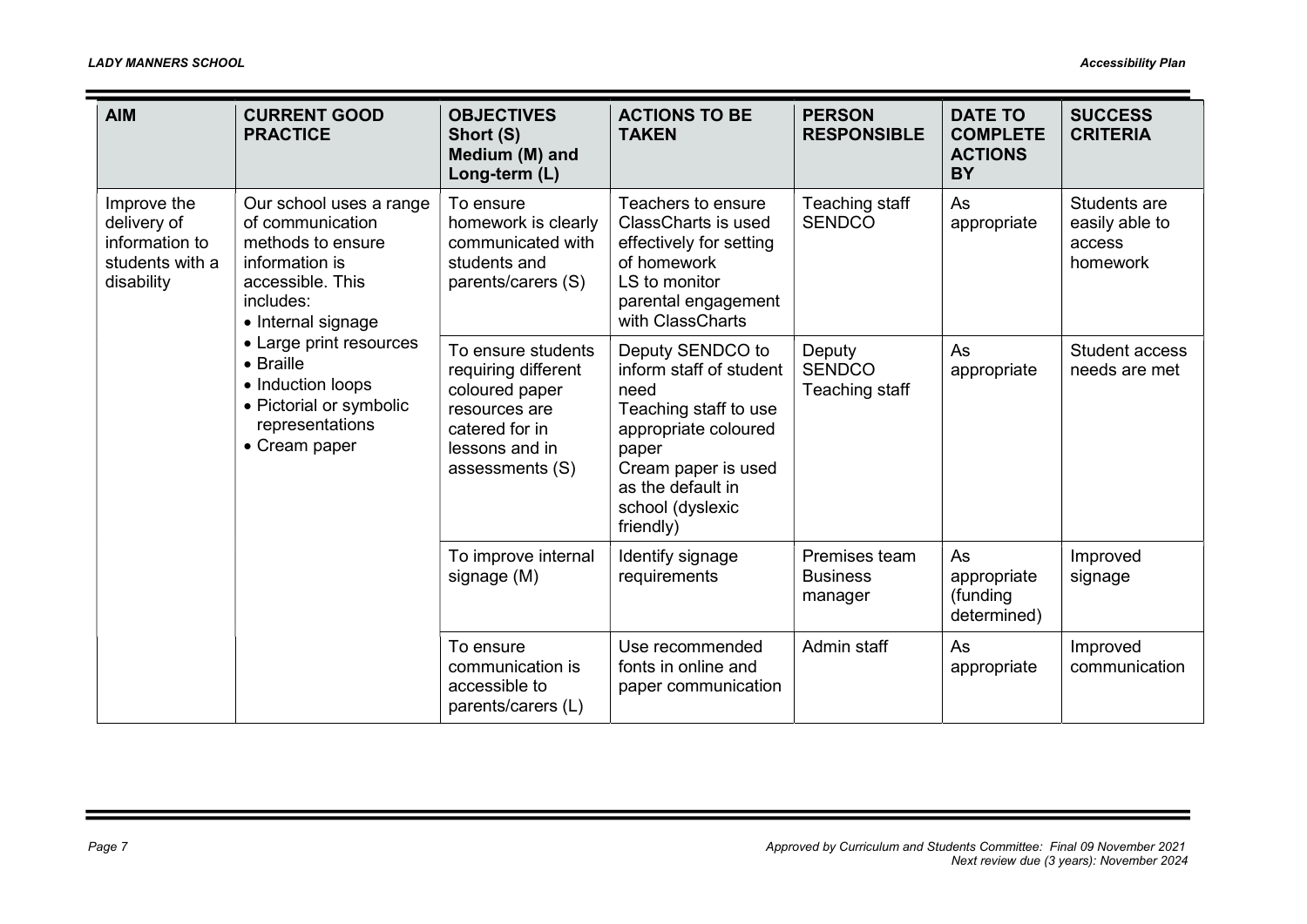Ξ

| <b>AIM</b> | <b>CURRENT GOOD</b><br><b>PRACTICE</b> | <b>OBJECTIVES</b><br>Short (S)<br>Medium (M) and<br>Long-term (L)                                      | <b>ACTIONS TO BE</b><br><b>TAKEN</b>                                                         | <b>PERSON</b><br><b>RESPONSIBLE</b> | <b>DATE TO</b><br><b>COMPLETE</b><br><b>ACTIONS</b><br>BY | <b>SUCCESS</b><br><b>CRITERIA</b>           |
|------------|----------------------------------------|--------------------------------------------------------------------------------------------------------|----------------------------------------------------------------------------------------------|-------------------------------------|-----------------------------------------------------------|---------------------------------------------|
|            |                                        | To maintain and<br>improve access to<br>information for<br>students with a<br>visual impairment<br>(L) | Liaise with the LA<br>Visual impairment<br>service, students,<br>staff and<br>parents/carers | <b>SENDCO</b>                       | As<br>appropriate                                         | Improved<br>accessibility to<br>information |